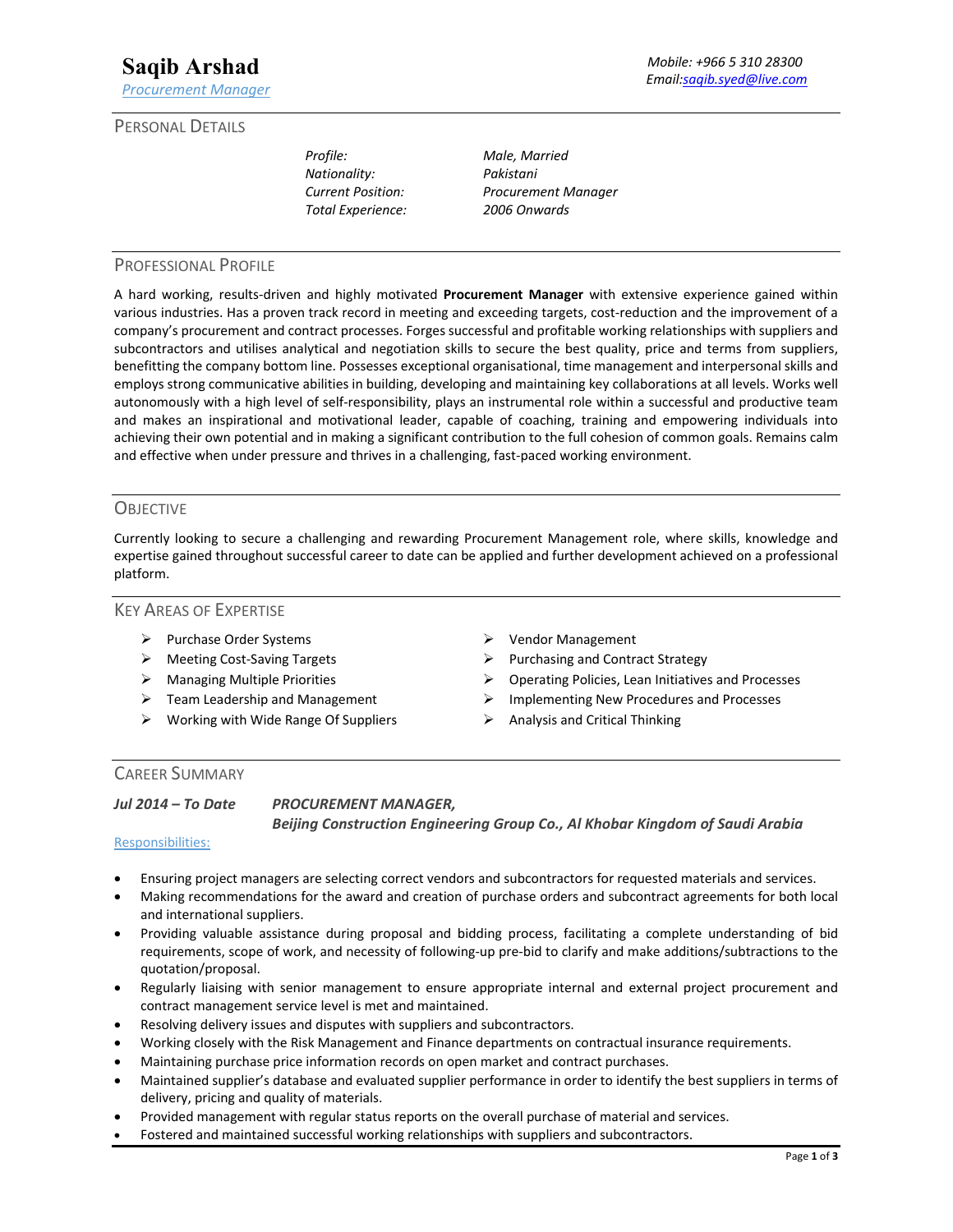## *Aug 2013 – Jul 2014 PROCUREMENT MANAGER,*

 *Technical Associates General Contracting, Al Khobar Kingdom of Saudi Arabia* 

### *Responsibilities:*

- Managed and supervised the purchasing team as well as taking on their responsibilities when required.
- Liaised and negotiated with vendors to ensure advantageous pricing, availability and delivery scheduling.
- Developed and implemented purchasing strategies and systems including ordering policies and procedures, internal controls, record keeping, standard operating procedures and backup systems.
- Approved requisitions for the purchase of new materials, supplies and MRO items, arranged import of shipments and processed customs documents where necessary, and provided management with status reports regarding the purchases.
- Ensured effective inventory management and an uninterrupted supply through close collaboration with the Research and Development and Operations departments.
- Dealt with escalated customer enquiries and complaints, as well as resolving delivery issues and disputes with suppliers and subcontractors.
- Responsible for maintaining the department budget and ensuring expenses didn't exceed it through working closely with Cost Accounting to determine product pricing actions to cover any raw material increases.
- Additionally, ensured economic procurement of materials through participation in project teams.
- Tracked, analysed and produced reports on purchasing activities and data, using the information to inform future purchasing decisions.
- Regularly liaised with senior management to ensure appropriate internal and external project procurement and contract management service level was met and maintained.
- Provided valuable assistance during proposal and bidding process, facilitating a complete understanding of bid requirements, scope of work, and necessity of following‐up pre‐bid to clarify and make additions/subtractions to the quotation/proposal.
- Maintained supplier's database and evaluated supplier performance in order to identify the best suppliers in terms of delivery, pricing and quality of materials.
- Fostered and maintained successful working relationships with suppliers and subcontractors.

## *Jan 2009 – Aug 2013 PROCUREMENT MANAGER,*

### *Al Hadi Global Contracting Co., Al Khobar Kingdom of Saudi Arabia*

## Responsibilities:

- Worked closely with selected suppliers and sub-contractors, negotiating prices, resolving claims and disputes and monitoring performance in order to ensure continued and optimum supply of required materials, components and equipment.
- Managed and led a team of 6 professional buyers, providing a strategic direction for procurement and contract management on projects.
- Responsible for controlling the purchasing budget, order placement timing, material delivery and ensuring that all supplier programs were current and accurate.
- Wrote contracts for subcontractors, ensuring that prime contract terms were incorporated.
- Strategic direction on procurement and contract management for projects.
- Responsible for Order Placement Timing and material delivery, continuously monitored, evaluated and improved supplier & sub-contractors performance.
- Ensured Prime Contract terms are incorporated into all subcontracts
- Reviewed tenders and bids, controlled the purchasing budget.
- Monitored delivery times to ensure they are on time, ensured the adequate supply of all required materials, components and equipment.
- Managed the procurement supplier relationships for the company and developed sourcing strategies.
- Prepared high quality tender documentation.
- Regularly contacted suppliers and sub-contractors to renegotiate prices, resolved disputes and claims with suppliers and sub‐contractors.
- Keeping all supplier programs current and accurate, delegated projects and tasks to junior staff.
- Worked to create and promote a safe working environment.